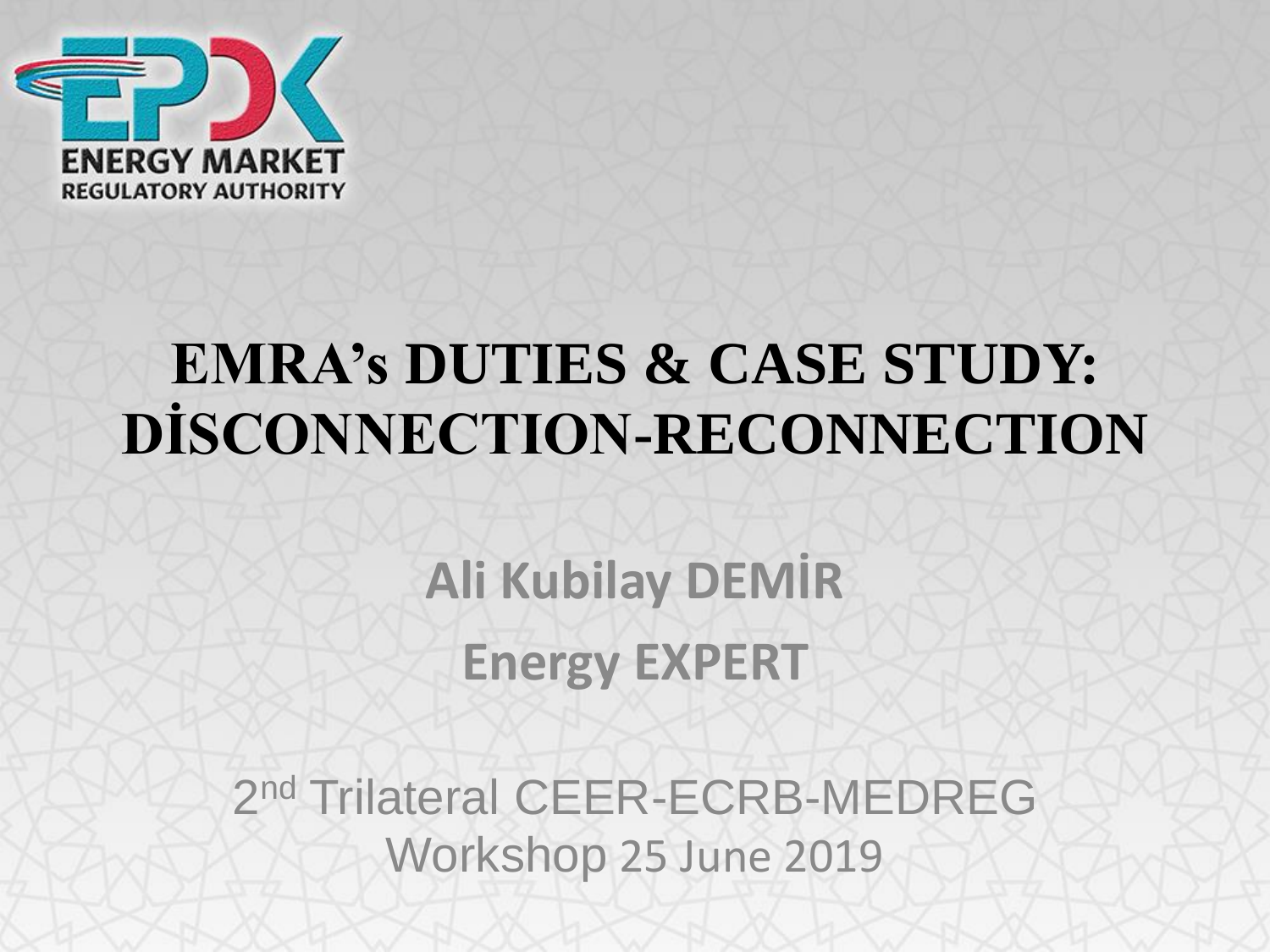## **Content**

- ➢**Electricity Market Overview**
- ➢ **Eligible Customer**

## ➢ **Case Study:Disconnection-Reconnection**

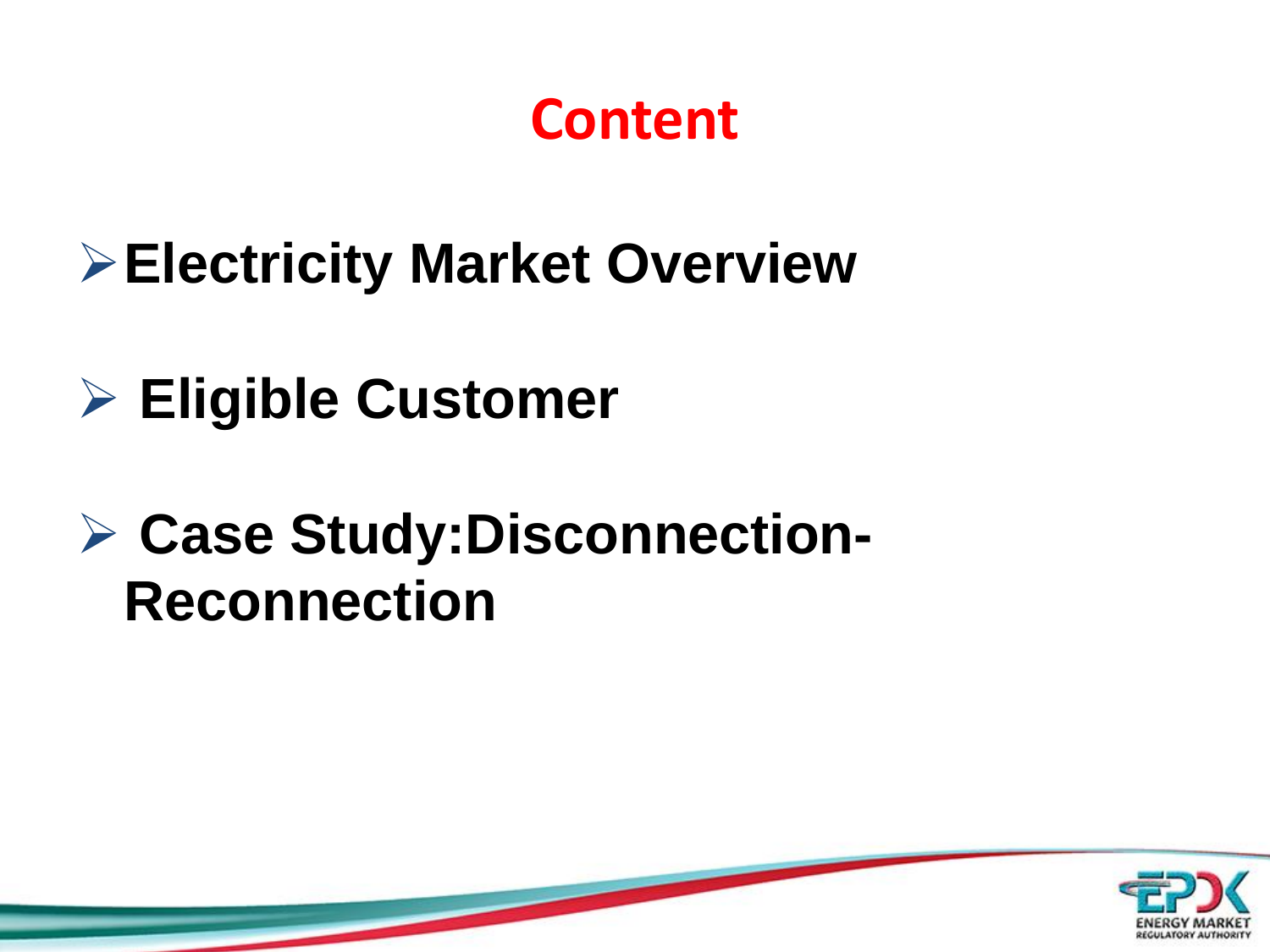

# **EMRA**

- The sole regulator of the Turkish electricity, natural gas, LPG and fuel markets.
- The architect of the liberalization and regulation of the Turkish energy market
- Established in 2001
- Governed by a 7-member board
- Functions:
	- Issuing secondary legislation
	- Licensing market participants
	- Approving tariffs
	- Monitoring, supervising and auditing markets and market players

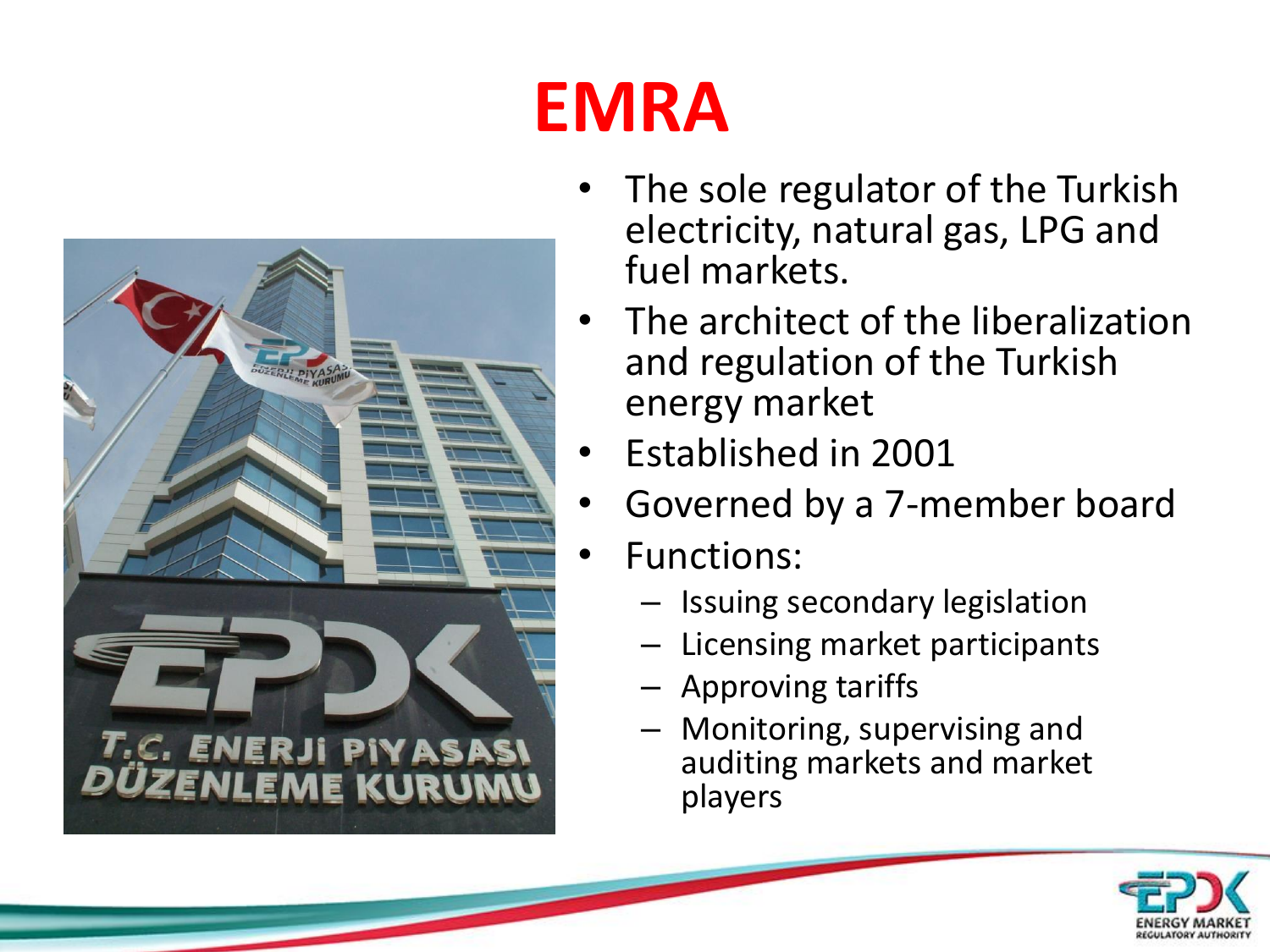# **Objectives of EMRA**

#### **To establish**

- *Financially viable*
- *Stable*
- *Transparent*
- *Non-discriminatory*
- *Competitive*

#### **energy markets**

#### **… for delivery of**

- *Adequately*
- *Efficiently*
- *Continuously*
- *At high quality*
- *At low cost*
- *Environment friendly*

#### **energy**

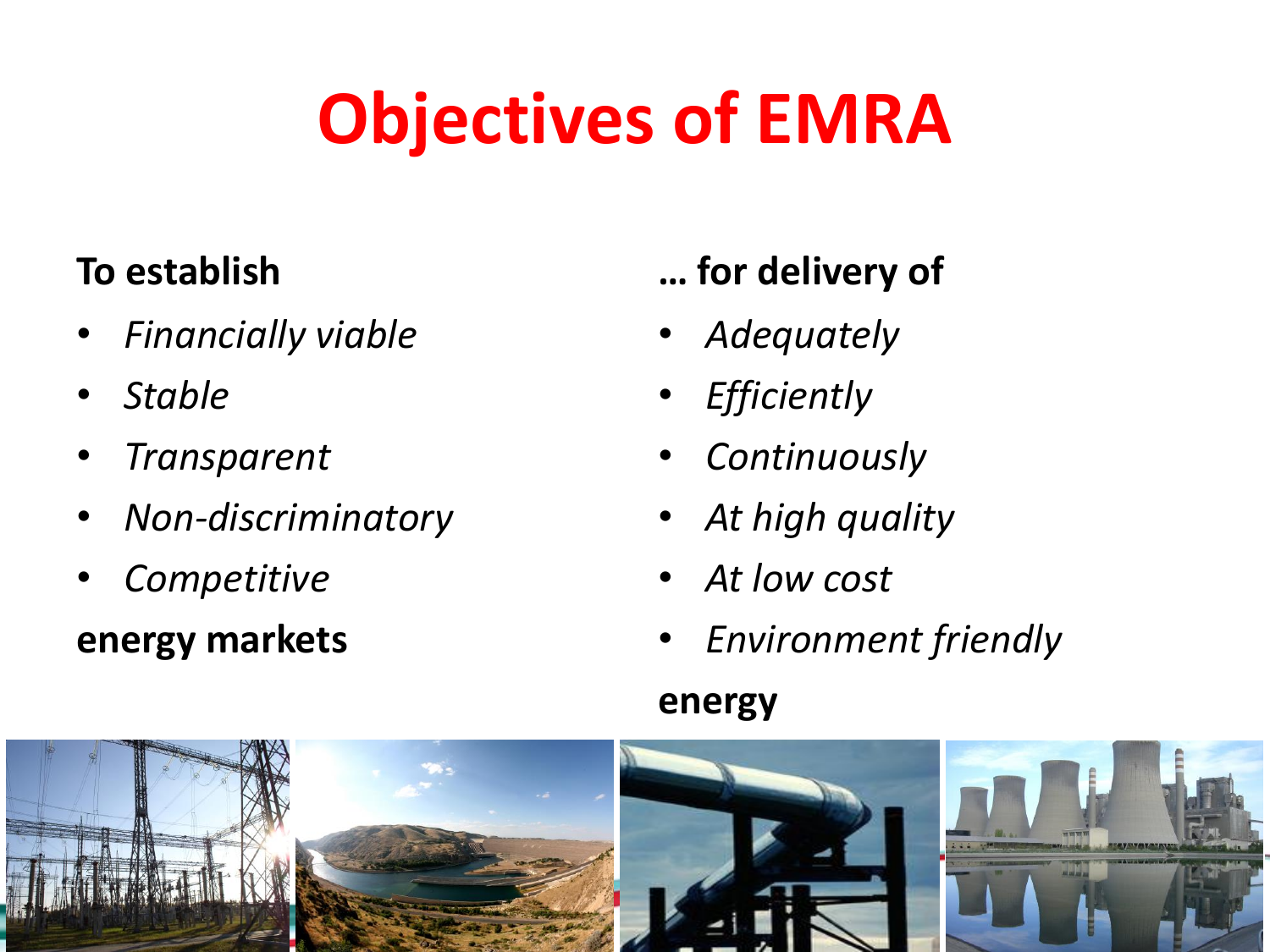# **Status of EMRA**

- Independent public entity with administrative and financial autonomy.
	- Board members cannot be discharged unless special conditions of the Law require so.
	- EMRA submits an annual report to the Ministry.
- The legal status concerning organizational structure and management is described by the Law.
- The Law 4628 described the legal status concerning organizational structure, management and also electricty market.
- In 2013 Electricity Market Law (No:6446) entered into force in 2013, The Law, 4628 remamins as organizational structure, management of EMRA.
- In 2001 Natural Gas Market Law (No.4646) is published and it is followed by Petroleum Market Law (No.5015) and Liqufied Petroleum Market Law (No.5307).

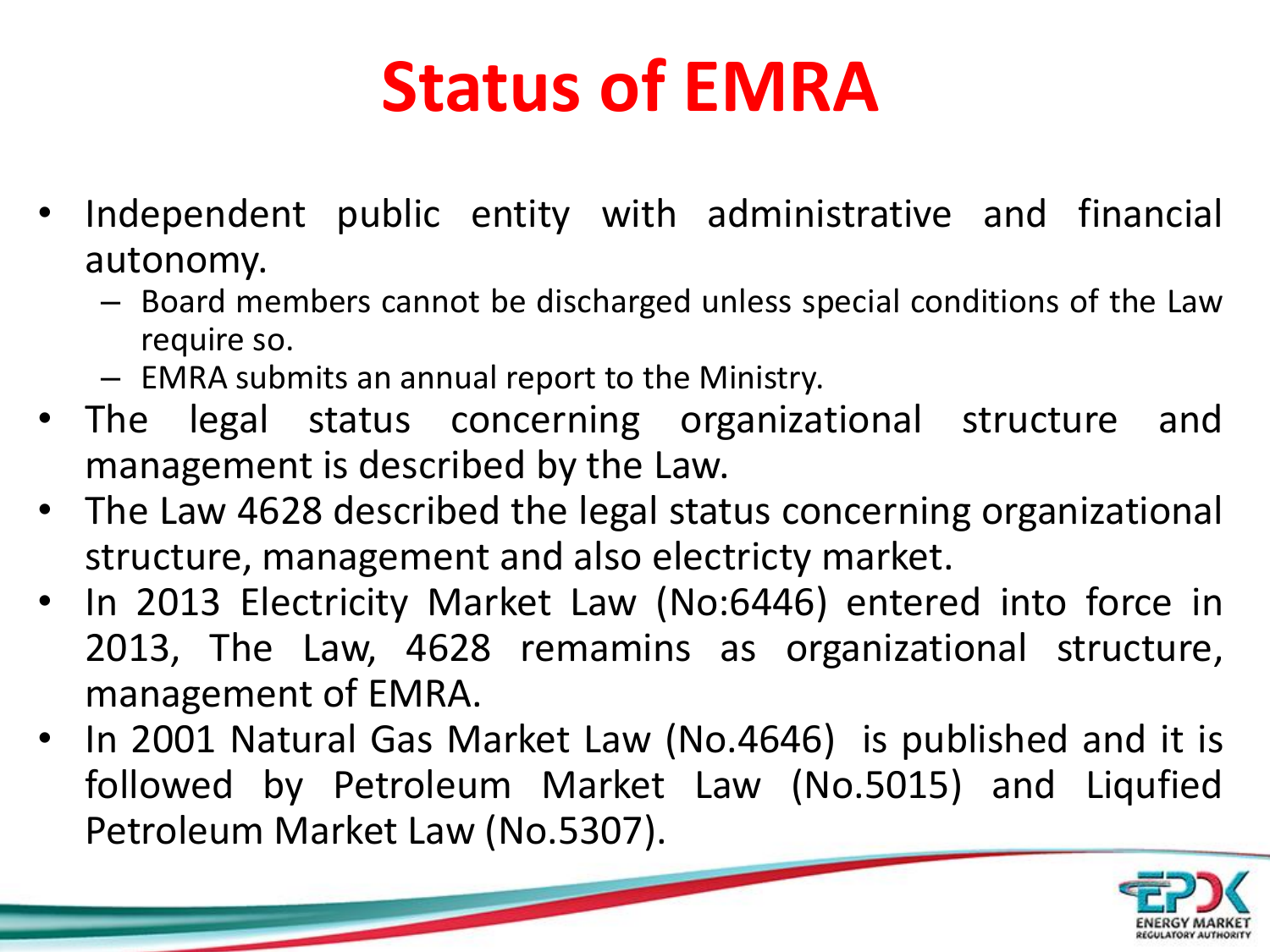# **Structure of EMRA**



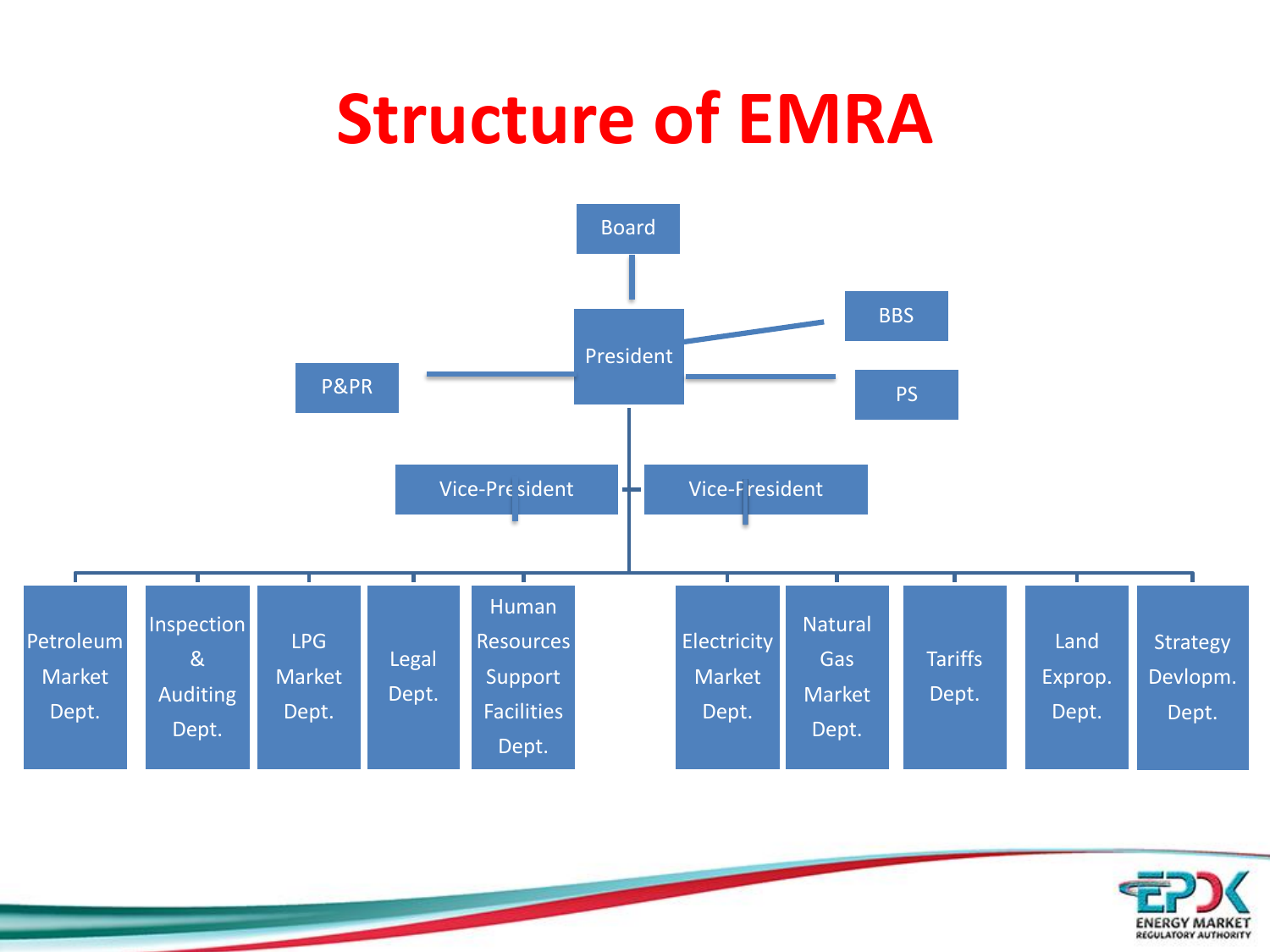### **Electricity Market Law**

- Electricity Law (No.4628 and also No.6446)
	- set legal framework for the sector,
	- defined
		- the institutional structure,
		- market activities,
		- roles and responsibilities of market players,
	- established EMRA.

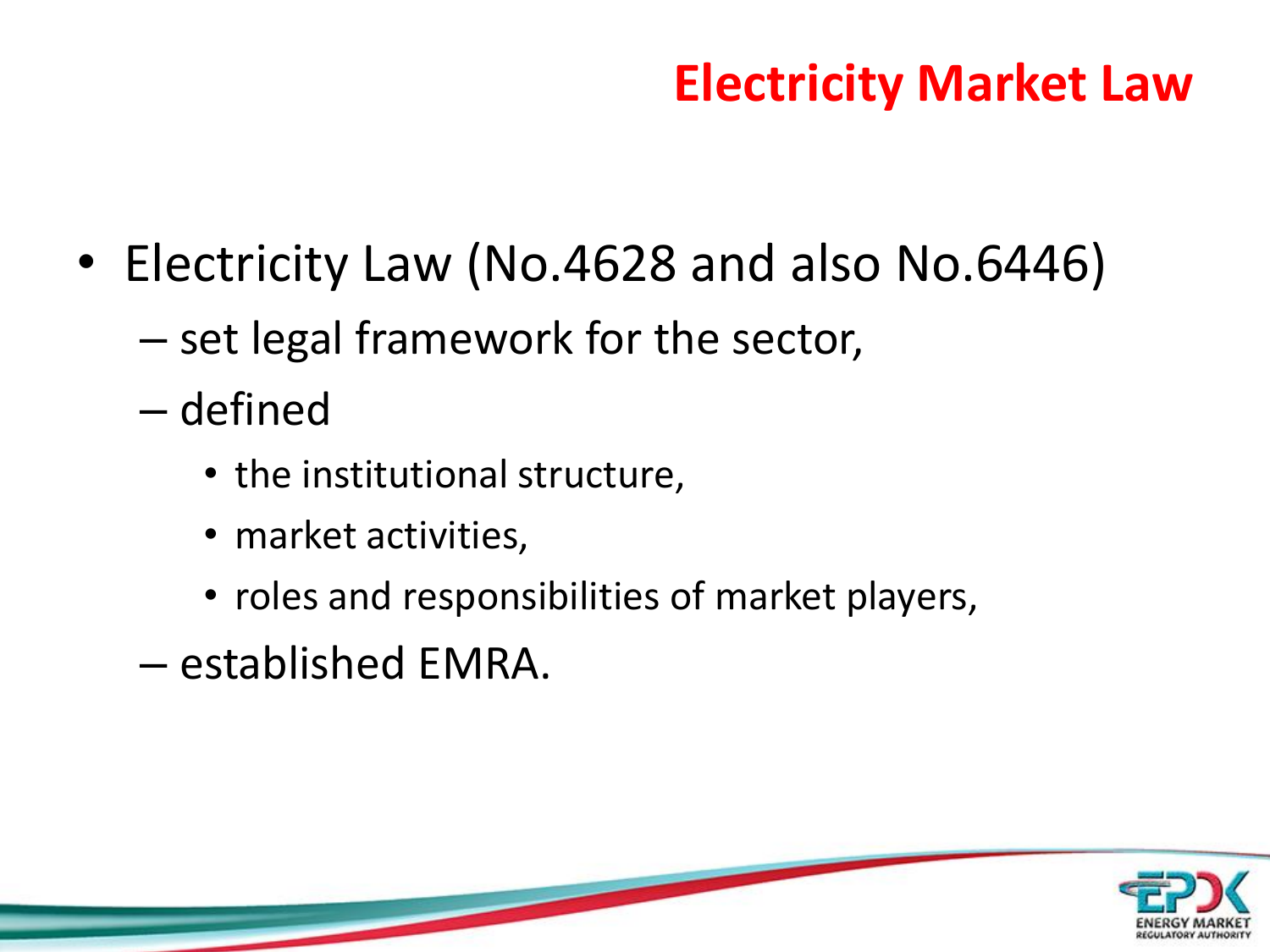## **Electricity Market Principles**

- ➢ **Eligible Consumers:** Consumers with a higher consumption than the eligible consumer limit
- ➢ **Network Access:** Regulated third party access
- ➢ **Wholesale Market Design:** Bilateral contracts market complemented by day-ahead market, intra-day market, and residual balancing market
- ➢ **Tariff**: Network tariffs and sales to captive customers as well as tariffs for last resort customers are regulated.
- ➢ **Licensing:** All market activities must be licensed by EMRA with some exemptions.
- ➢ **RES Support Mechanism:** Feed in tariffs depending on technology. Also an extra premium for the use of local equipment.
- ➢ **Mitigation of market power:** Static precautions in terms of limiting market share; 20% for generation companies and 20% for suppliers.

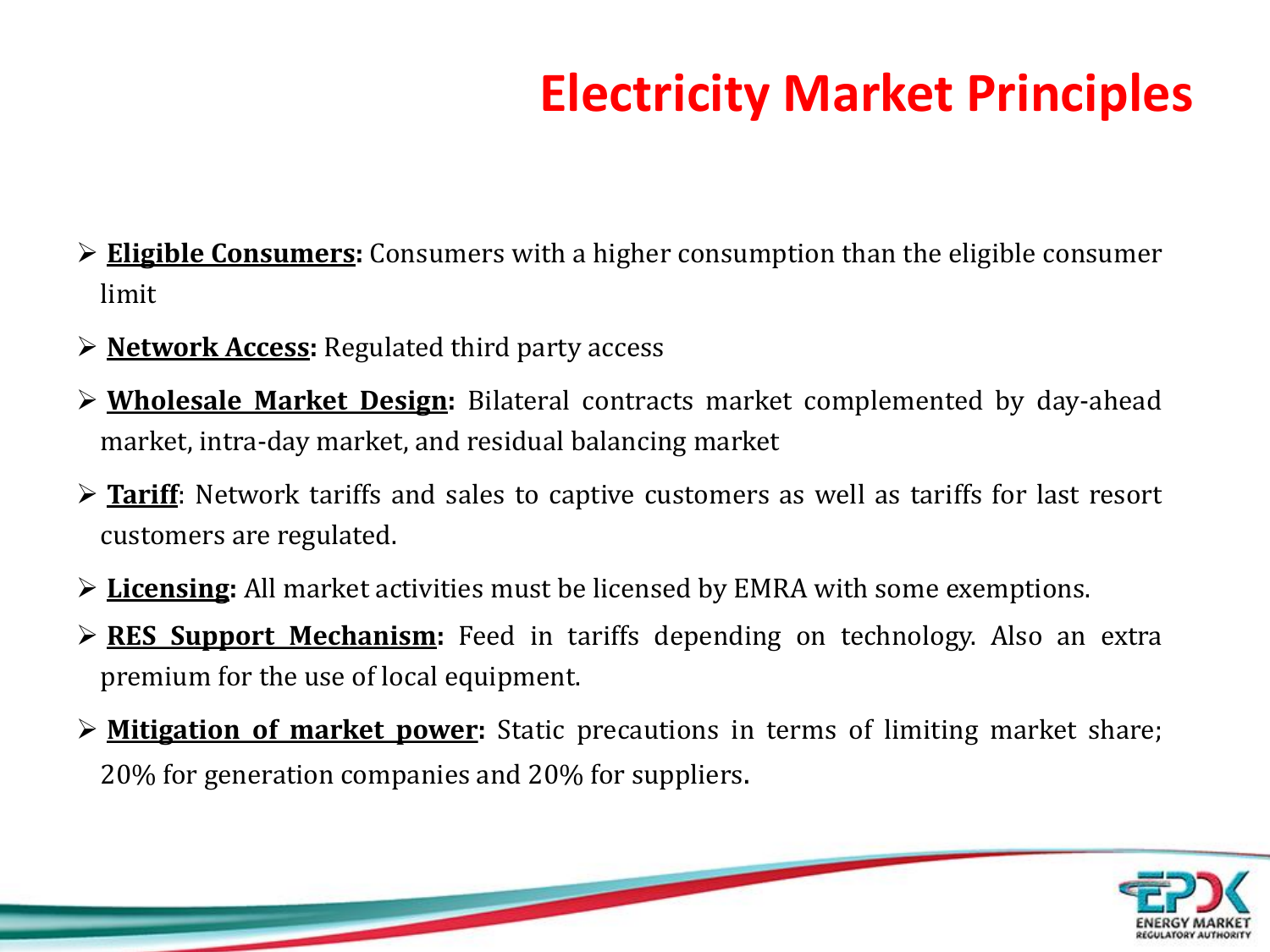### **Electricity Market Law**

- With the Law, market activities were split into categories,
	- Regulated market activities,
	- Competitive market activities.

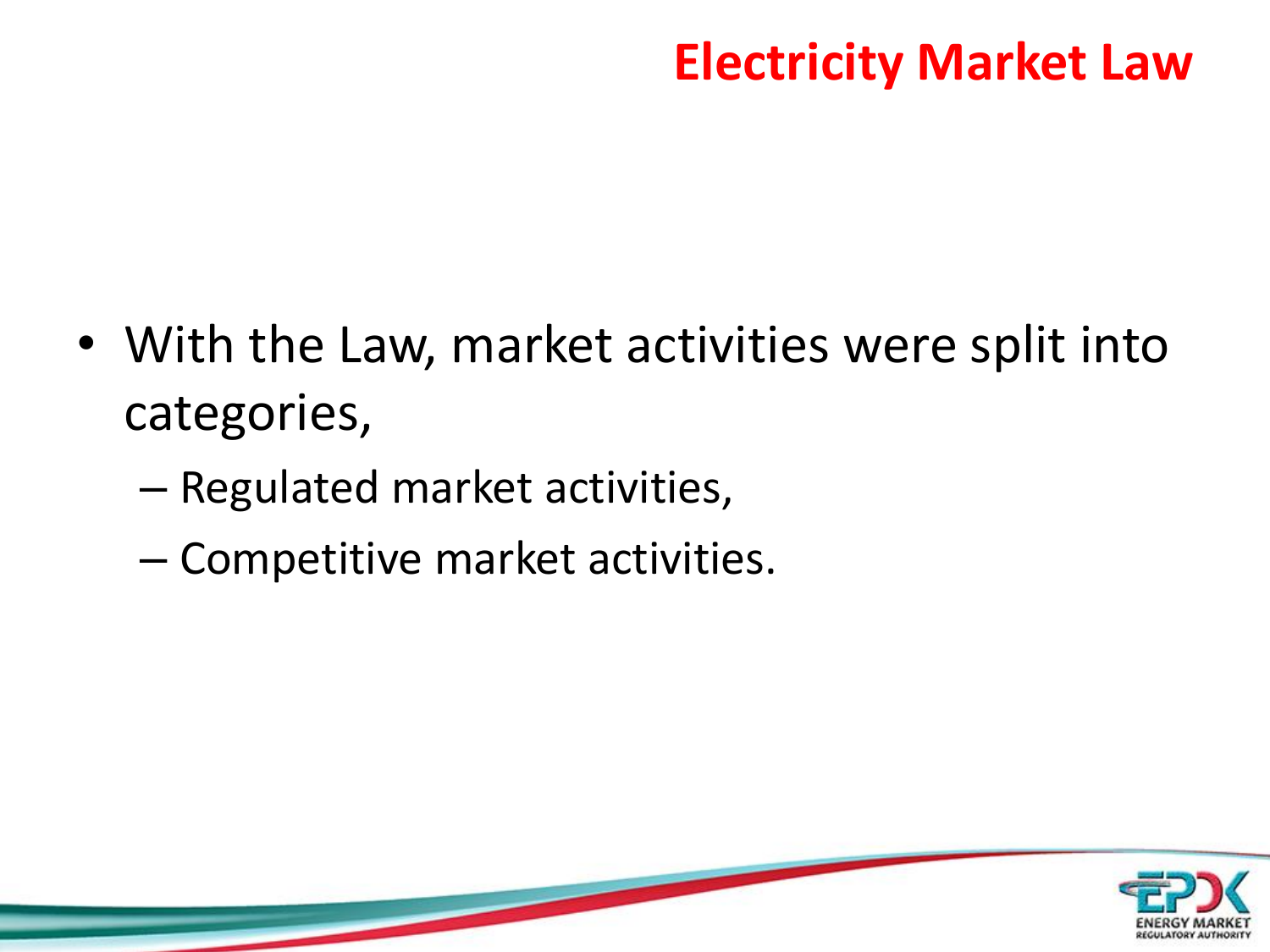#### **Electricity Market Law**

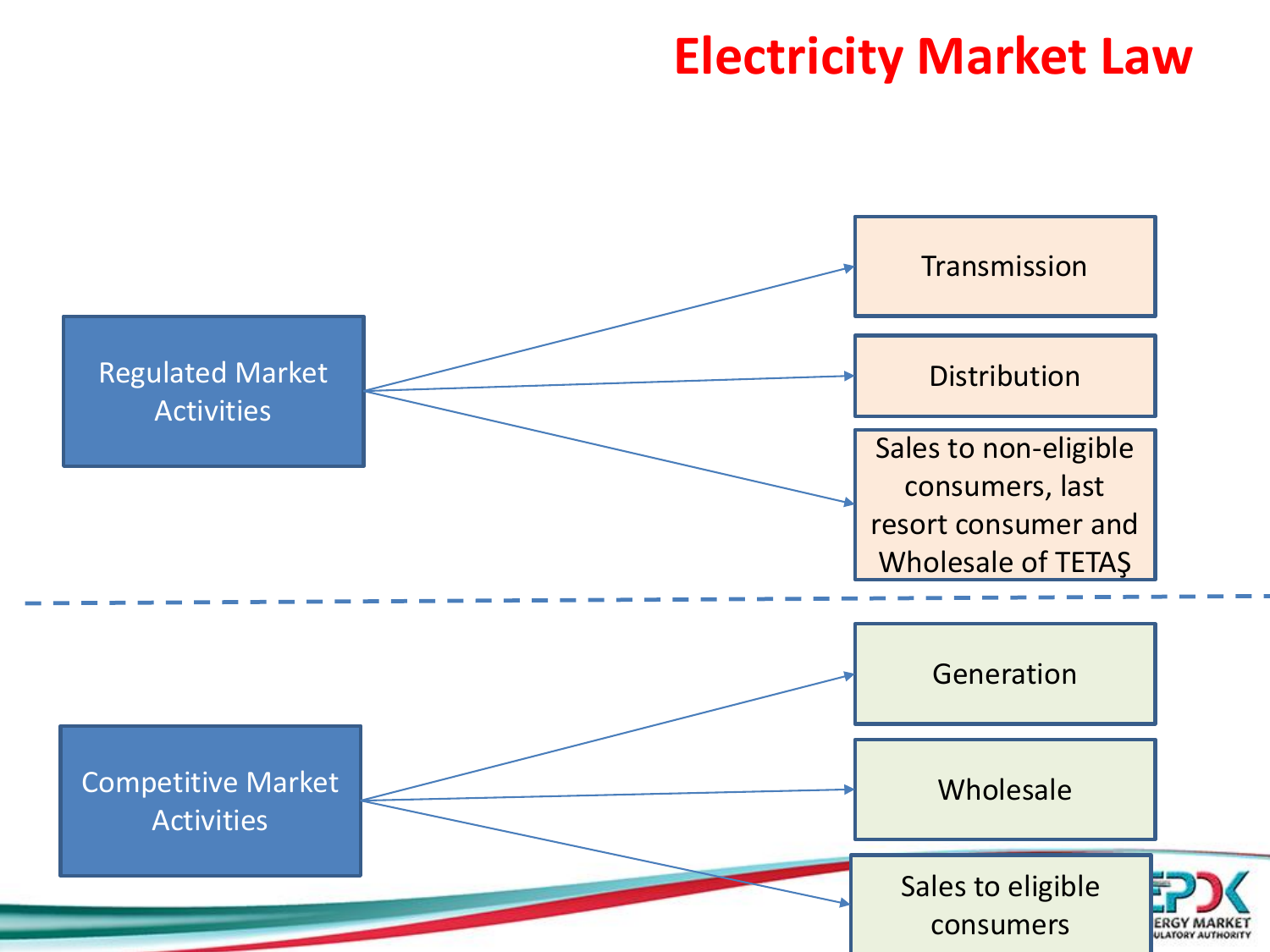#### **Current Market Structure**



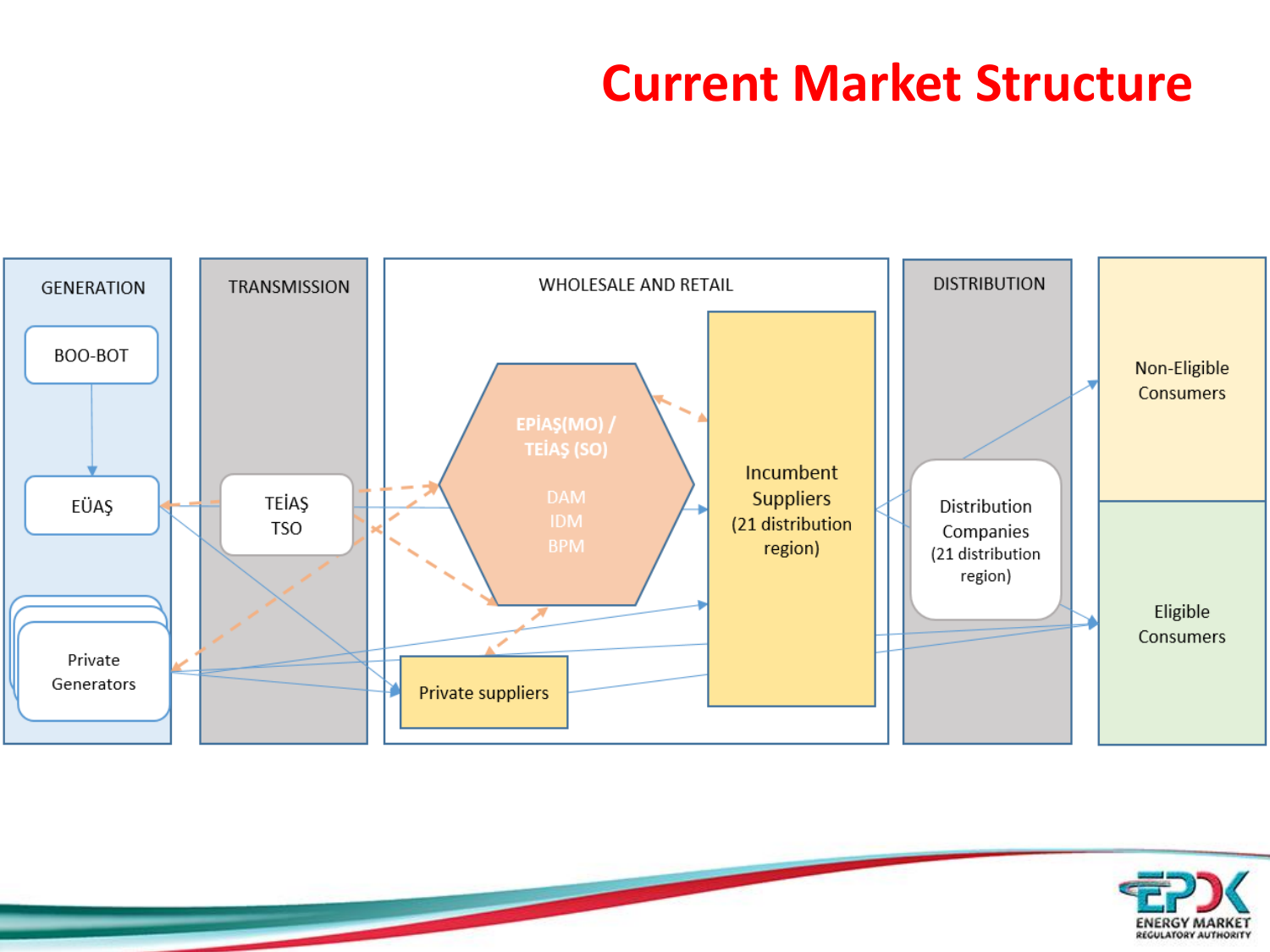#### **Electrıcıty Market Overview In 2018**

|                                      |            | 2018       |
|--------------------------------------|------------|------------|
| <b>Licensed Installed Capacity</b>   | <b>MWe</b> | 83.187,05  |
| <b>Licensed Production</b>           | GWh        | 295.442,15 |
| <b>Peak Demant</b>                   | <b>MW</b>  | 46.160     |
| <b>Low Demant</b>                    | <b>MW</b>  | 18.212     |
| <b>Unlicensed Production</b>         | GWh        | 8.212,41   |
| <b>Unlicensed Installed Capacity</b> | <b>MWe</b> | 5.310,57   |
| <b>Actual Consumption</b>            | GWh        | 302.772,30 |
| <b>Invoiced Consumption</b>          | <b>MWh</b> | 233.610,03 |
| <b>Number of Consumers</b>           | Piece      | 43.653.910 |
| <b>Import</b>                        | GWh        | 2.466,01   |
| <b>Export</b>                        | GWh        | 3.073,60   |
| <b>Weighted Average PTF</b>          | TL/MWh     | 233,101    |
| <b>Weighted Average SMF</b>          | TL/MWh     | 234,436    |
| <b>Number of DSO</b>                 | Piece      | 21         |
| <b>Number of Incumbent Supplier</b>  | Piece      | 21         |
| <b>Number of Supplier</b>            | Piece      | 193        |

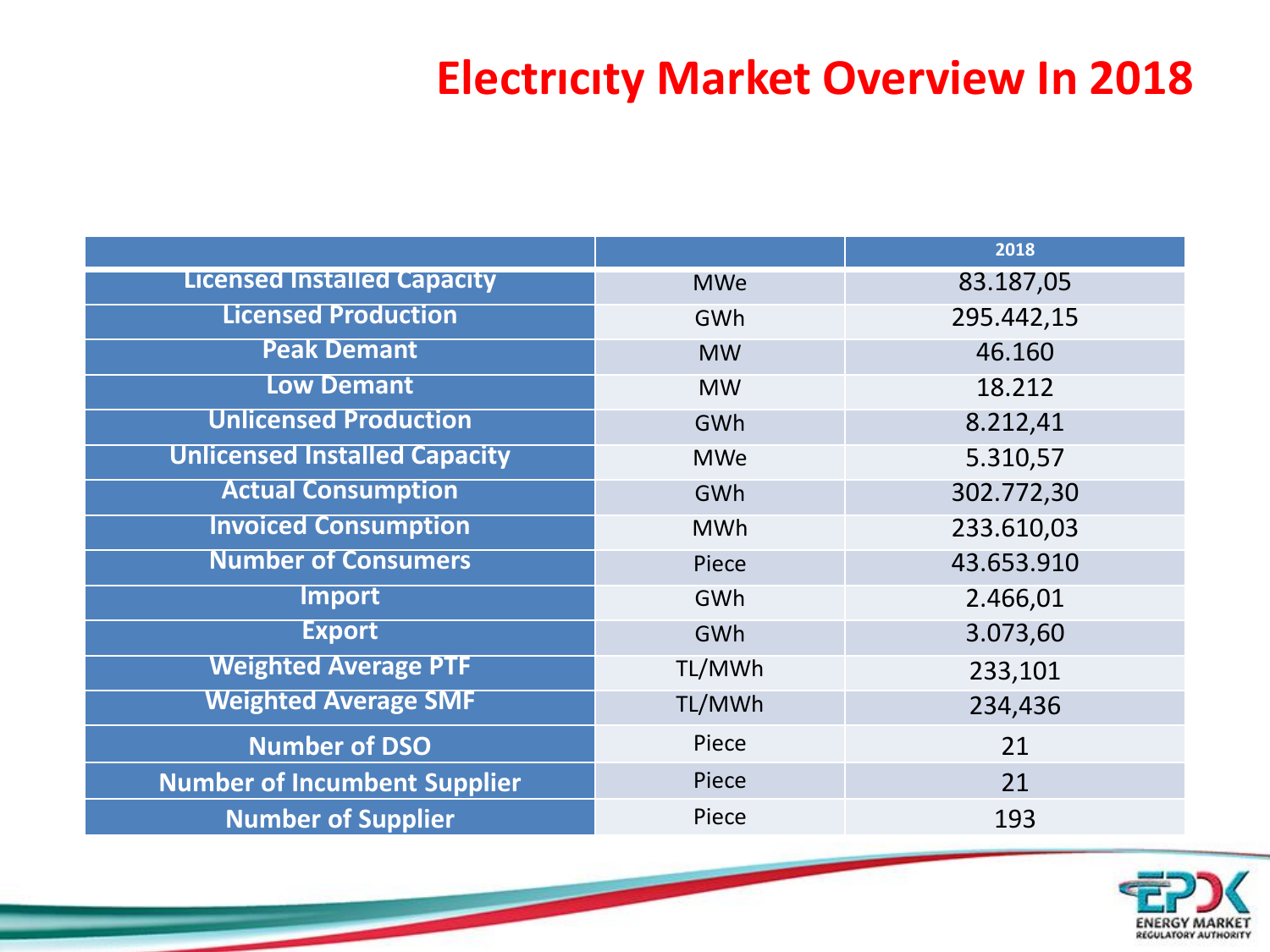## **Who is Eligible Consumer?**

- Consumers who,
	- has higher consumption than eligible consumer limit which is determined by Board for every year,
	- has connection to transmission grid,
	- carries on bussiness in the Industrial Site Zones,

are eligible consumer and they can choose their supplier.

• In 2018, the eligible consumer limit was set at 1.600 kWh.

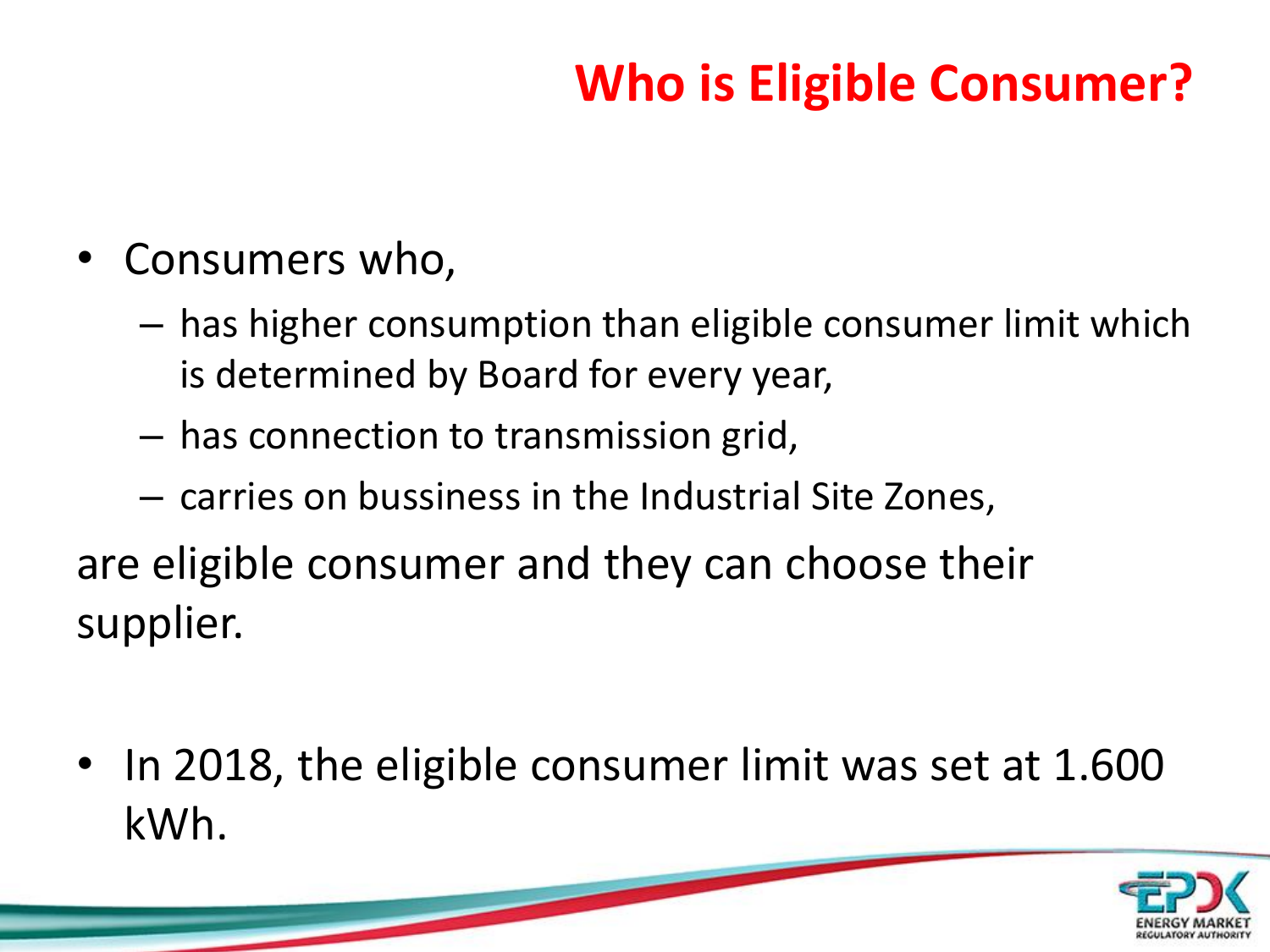### **Who is eligible consumer?**



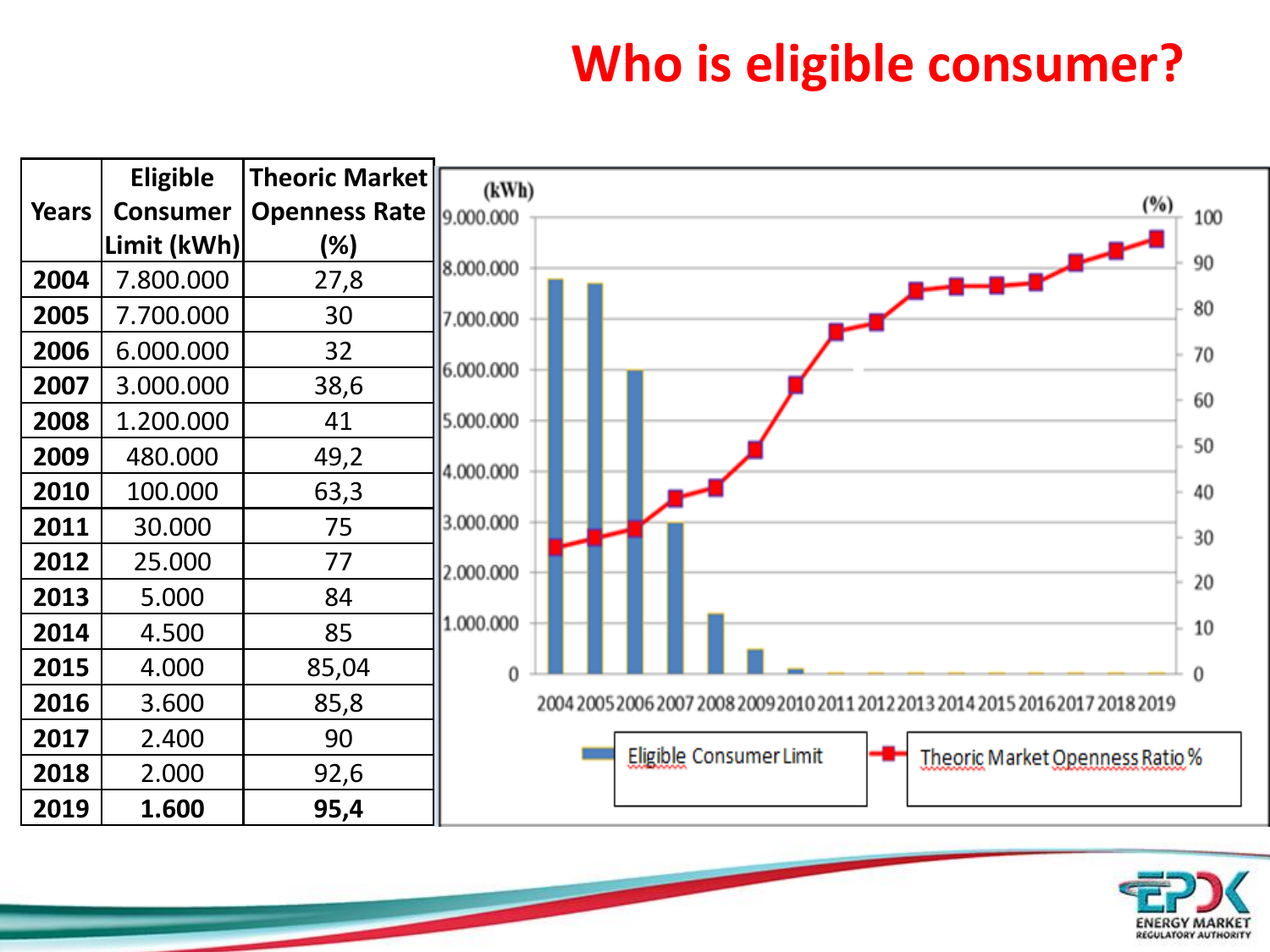### **What Do We Do to Protect Consumers?**

- In the law 4628; EMRA is to determine the pricing principles to be applied in the sale of electricity to non-eligible consumers taking into account the market needs.
- By the end of January of each year, identify the reductions in the limits on the definition of eligible consumers and publish new limits.
- To make the necessary arrangements in order to provide reliable, highquality, uninterrupted and low-cost electrical energy services to consumers.
- To carry out the works related to the regulation of the electricity market given to the Authority by this Law and other laws, to establish competition conditions, to protect consumer rights and to examine consumer complaints, to carry out all kinds of licenses, certificates, permits and certifications.

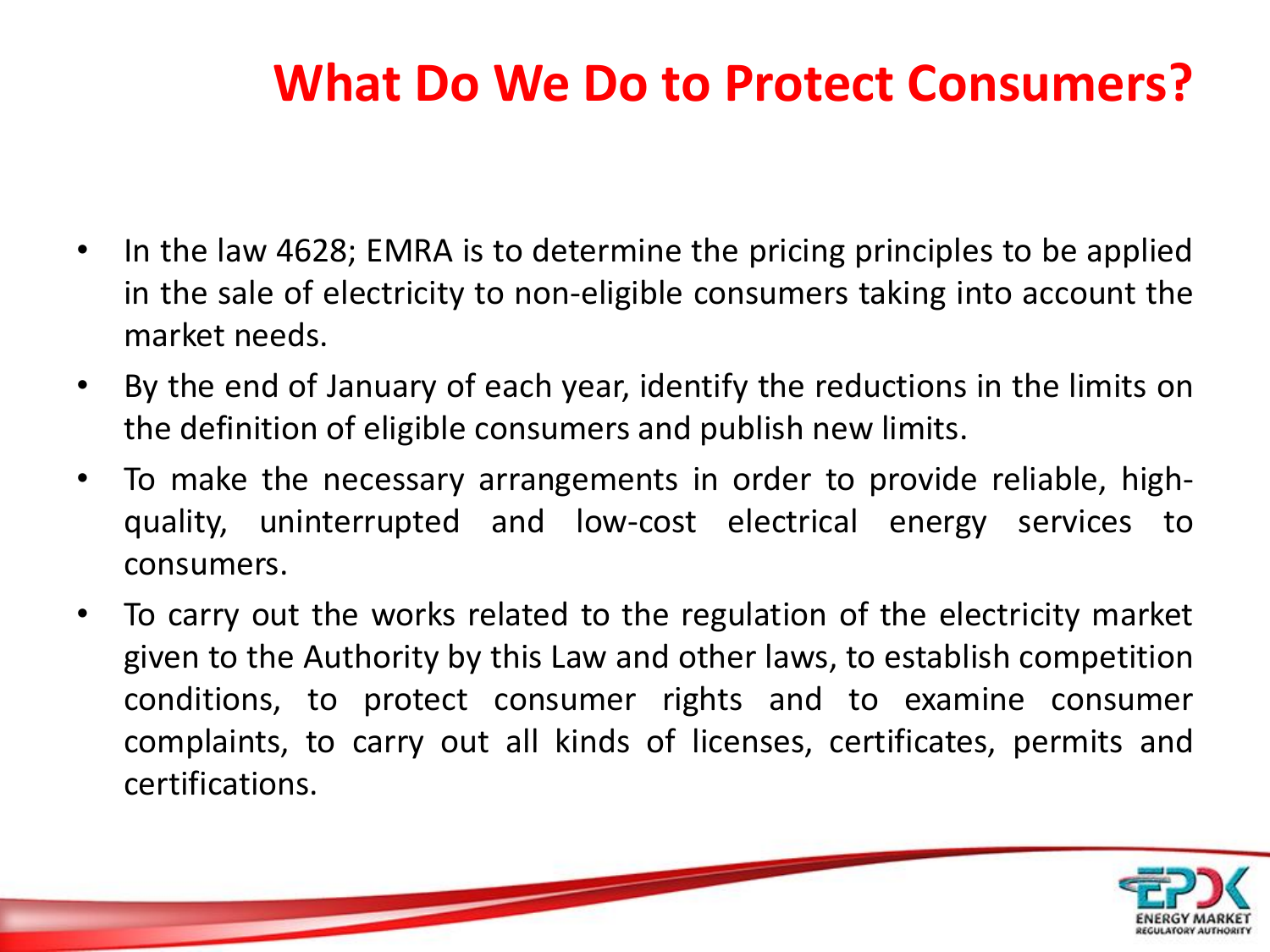#### **Law 6446**

- In the law 6446 it is defined that;
	- ➢ The Authority **shall take the necessary measures** in case of termination or cancellation of licenses **in order to protect consumers** and prevent market activities.
	- $\triangleright$  All measures shall be taken by the Authority in order to **protect the consumers and prevent the services from failing** until the determination of another legal entity as the last source supplier instead of the authorized supply company whose license is terminated.

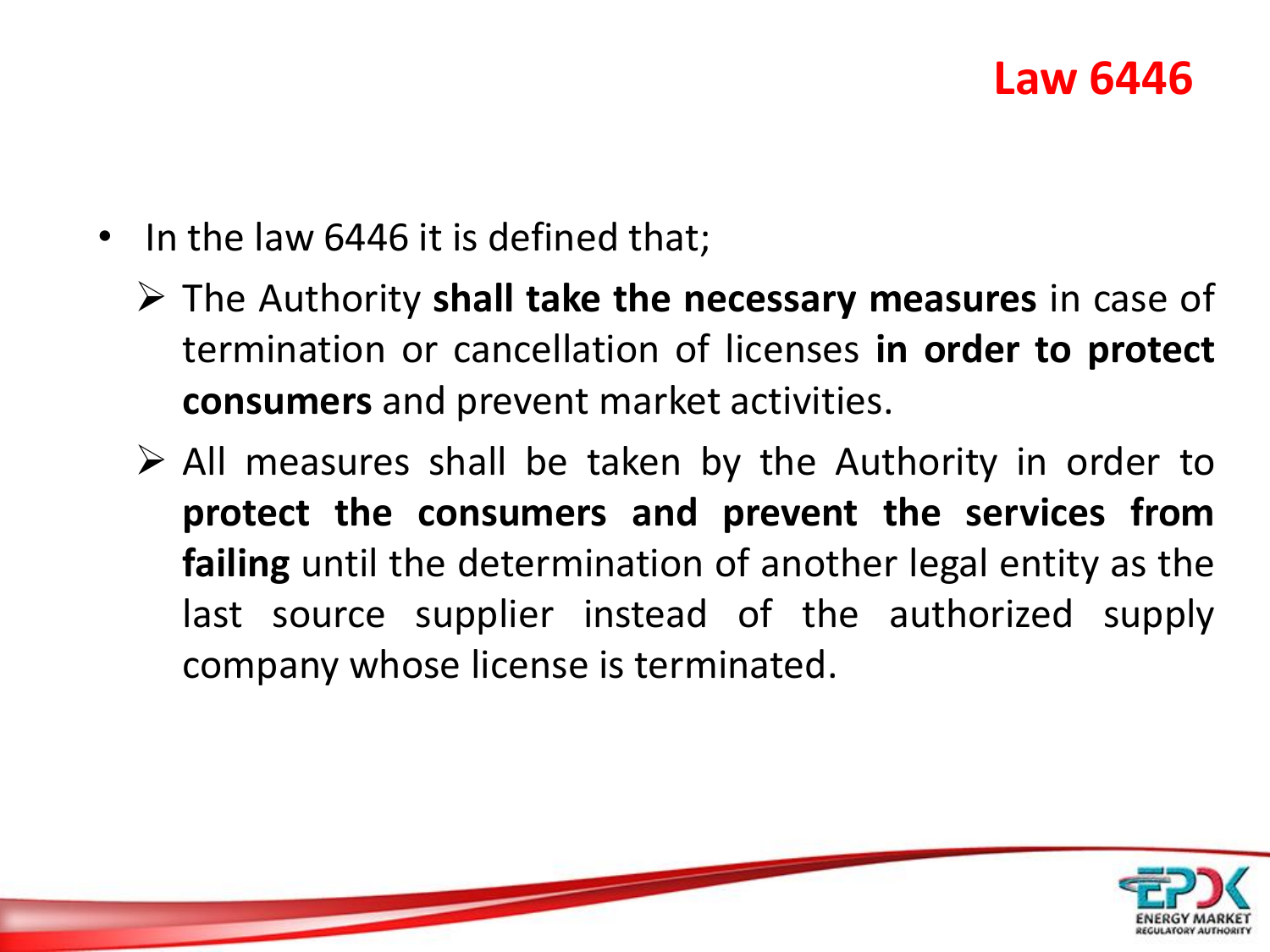## **Duties of Our Consumer Group**

- Market activities of companies operating within the scope of the license and monitoring their transactions in terms of consumer rights, reviewing and reporting when necessary, to notify the Audit Department if necessary.
- Preparing drafts of agreements subject to regulated planning and legislation.
- Ensuring service quality in the market, setting standards and to carry out studies aimed at ensuring the effectiveness of market.
- Regarding the regulation and supervision of the relevant fields in the market to carry out studies, research and analysis.

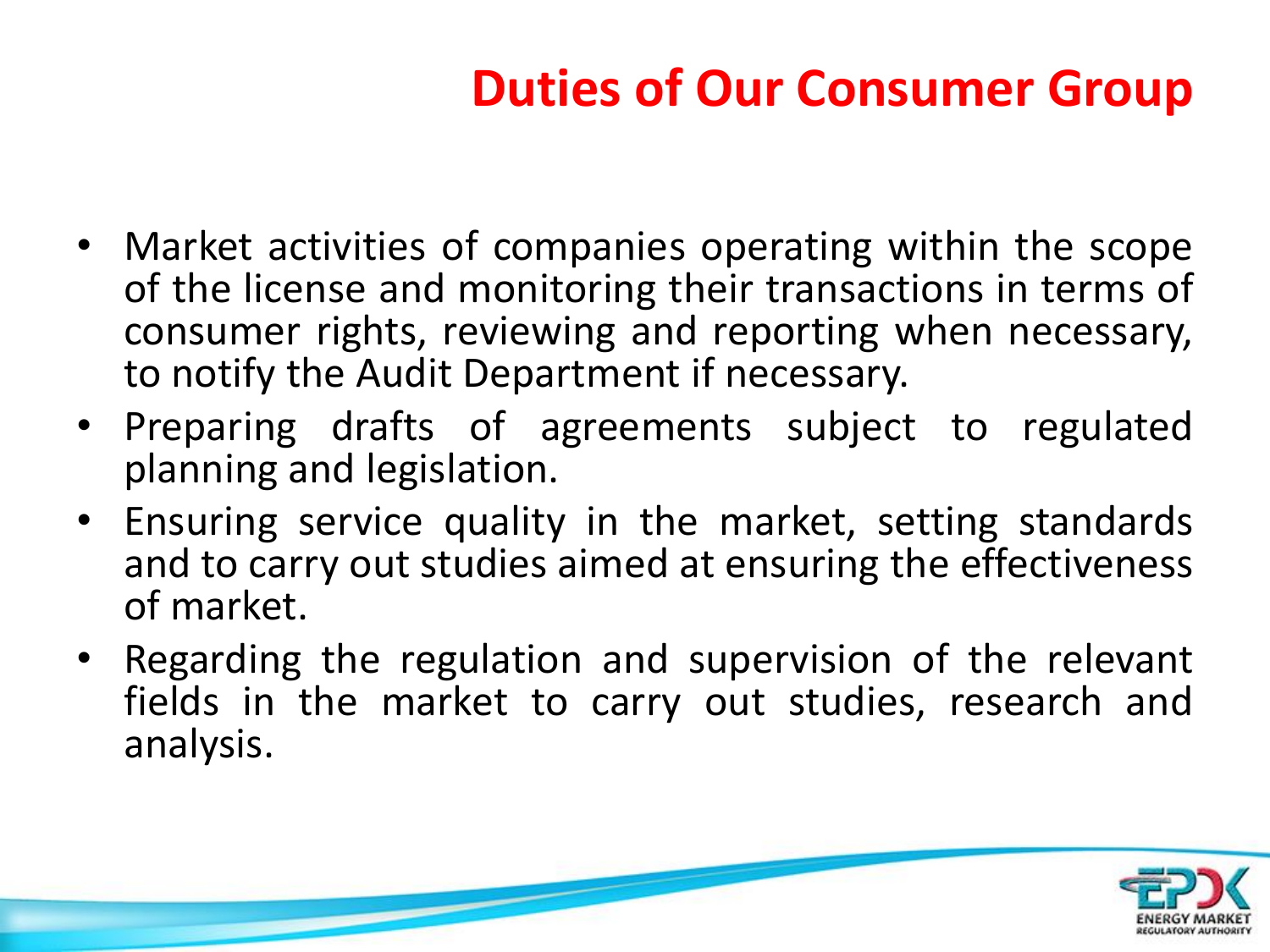### **Case Study: Disconnection-Reconnection**

- DSO's can cut electricity energy in these conditions;
	- a) No electricity is consumed by terminating the bilateral agreement or retail agreement due to the evacuation of the place of use.
	- b) There is no bilateral agreement and retail agreement.
	- c) As a result of the detection of illegal electricity and the use of illegal electricity and irregular electricity, its obligations have not been fulfilled.
	- d) Debts not paid on time.
- Electricity **can't be cut off** due to the debts of consumers in bilateral agreements. However, even if the supplier change has been realized, the electricity may be cut off due to the debts of real or legal persons receiving electricity and/or capacity from the supply company in charge through **regulated tariffs.**

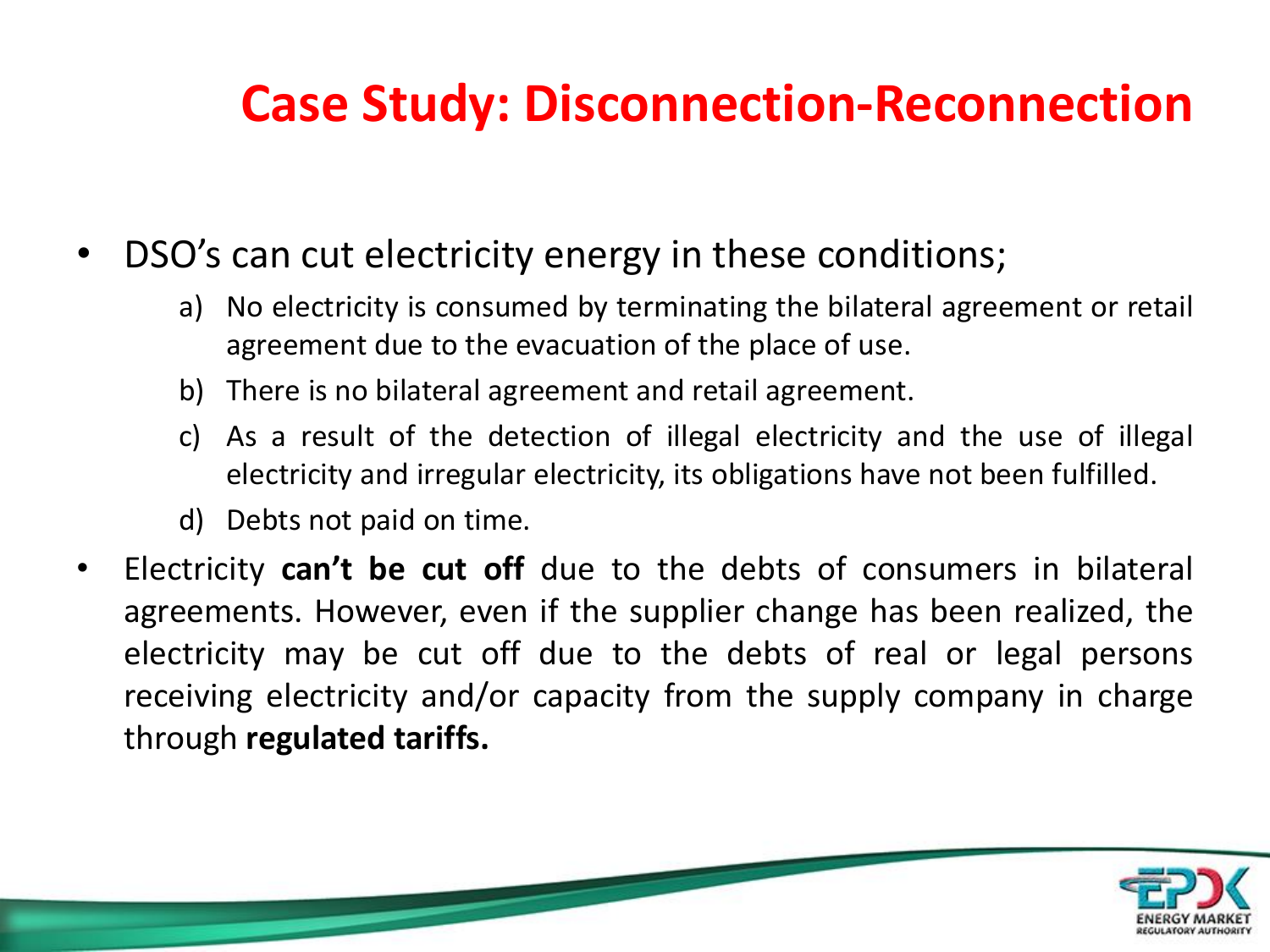### **Case Study: Disconnection-Reconnection**

- After the complaints receiving from about disconnection-reconnection especially about not informing about disconnetion from unpaid debts, we changed the legislation at 30 May 2018.
- In case the consumer does not pay for the electricity bill by the deadline, the incumbent supplier shall notify the consumer in writing of the second payment term of at least 5 working days. The incumbent supplier must notify the consumer using at least one of the permanent data registers (sms, e-mail,etc.) together with the written notification.
- In the second notification, it is stated that if the payment obligation is not fulfilled within the specified period, the electricity will be cut off. The DSO can't disconnect electricity if the place of use which has not been notified **in writing and with at least one of the permanent data registers.**
- The issues related to **this legislation can be applied to consumers who are last resort or non-eligible consumers.**